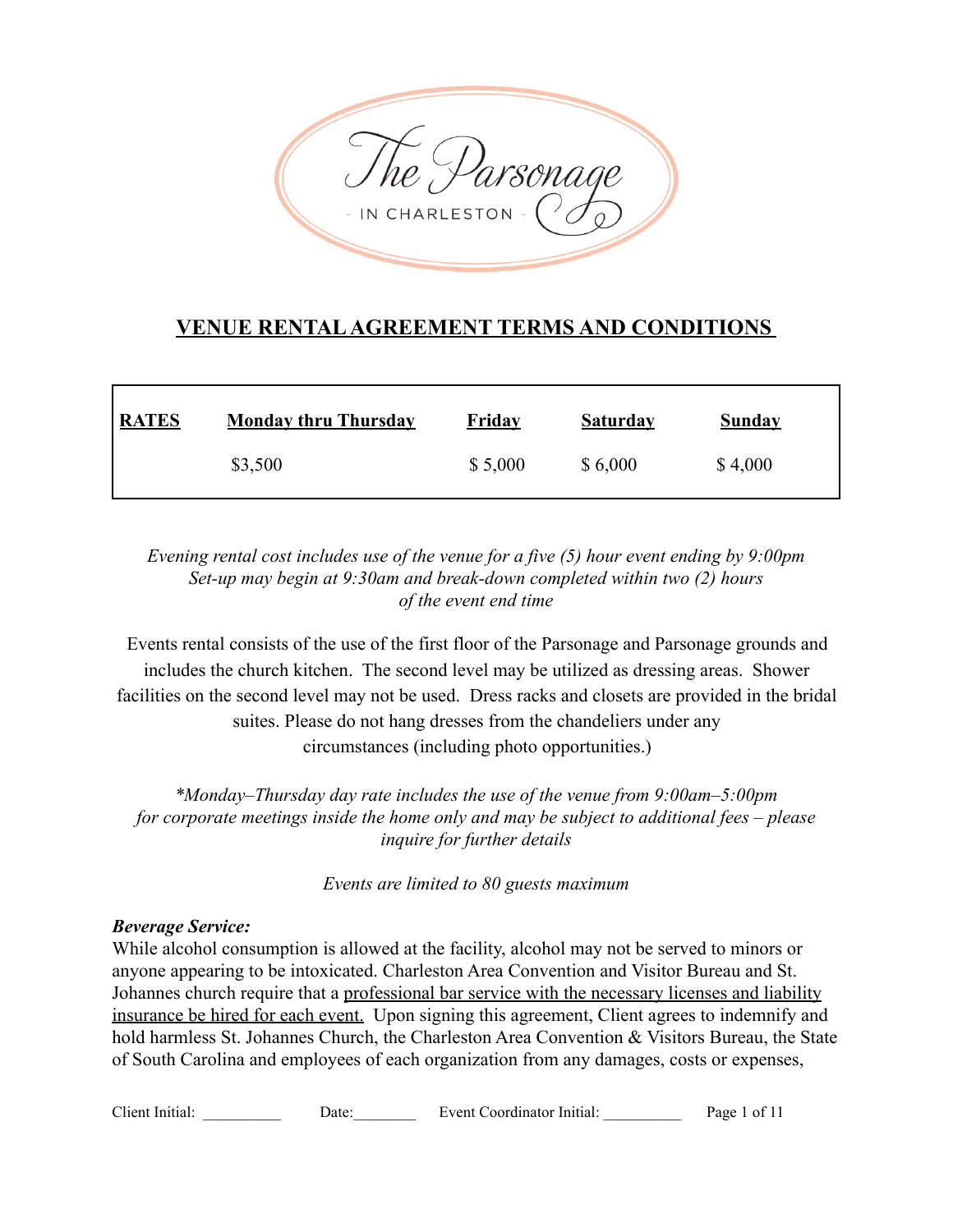including reasonable attorney fees, which may arise as a result of consumption of alcoholic beverages by Client and/or any of Client's licensees or invitees

#### *Ceremony Rehearsal:*

The Client is welcome to use the venue for a ceremony rehearsal practice one day prior to the wedding. However, ceremony practice times must be approved by Parsonage at St. Johannes staff sensitive to any other events that may be occurring. Ceremony practice does not grant access to the Parsonage at St. Johannes interior unless the house is unoccupied **and** previous permission has been given. We ask that your wedding party be respectful of those clients and that you limit your rehearsal to 30 minutes and wedding party only. Ceremonies being held in the church facilities must be arranged through your contact at St. Johannes Church.

## *Children:*

To ensure the safety of children attending events at the Parsonage at St. Johannes, children must be attended to at all times and are expected to treat the venue and furnishings with respect. Children shall not be permitted to roam the facility and courtyards freely without adult supervision. We ask that children refrain from running inside the venue.

#### *Event Coordinator:*

To ensure proper use and care of the venue, we *require* that the Client appoint a qualified Event Coordinator to oversee the event. The Event Coordinator will be responsible for maintaining the Client's agenda. They will also serve in the capacity of decision-maker on behalf of the Client in dealing with all vendors, including but not limited to, caterers, bar service, florists, entertainment, rentals, and will collaborate with the Parsonage at St. Johanes staff during the event.

If the event is a wedding, in order to appropriately manage the wedding, the Event Coordinator may not be someone who is in the wedding party or attending the wedding as a guest. We require that all of our Clients hire an Event Coordinator and notify the venue of this contact within 60 days of booking. Failure to hire an Event Coordinator shall result in cancellation of the reserved event date and a forfeiture of the \$1000 security deposit.

At the final review meeting ("Final Review Meeting"), approximately two weeks prior to the event, the Client and the Event Coordinator must correspond or meet with venue staff to review agendas and details as well as establish a schedule for set-up and deliveries.

The Event Coordinator is required to stay for the duration of the event. At the conclusion of the event, the Parsonage at St. Johannes venue staff and the Event Coordinator will conduct a final walk-thru of the facility to assess any possible damages or excessive clean-up that may have occurred during the event. The security deposit will be handled as addressed in the deposit and security deposit section of this Agreement. Please note that the Event Coordinator may not leave

| Client Initial: | Jate: | Event Coordinator Initial: | Page 2 of 11 |
|-----------------|-------|----------------------------|--------------|
|-----------------|-------|----------------------------|--------------|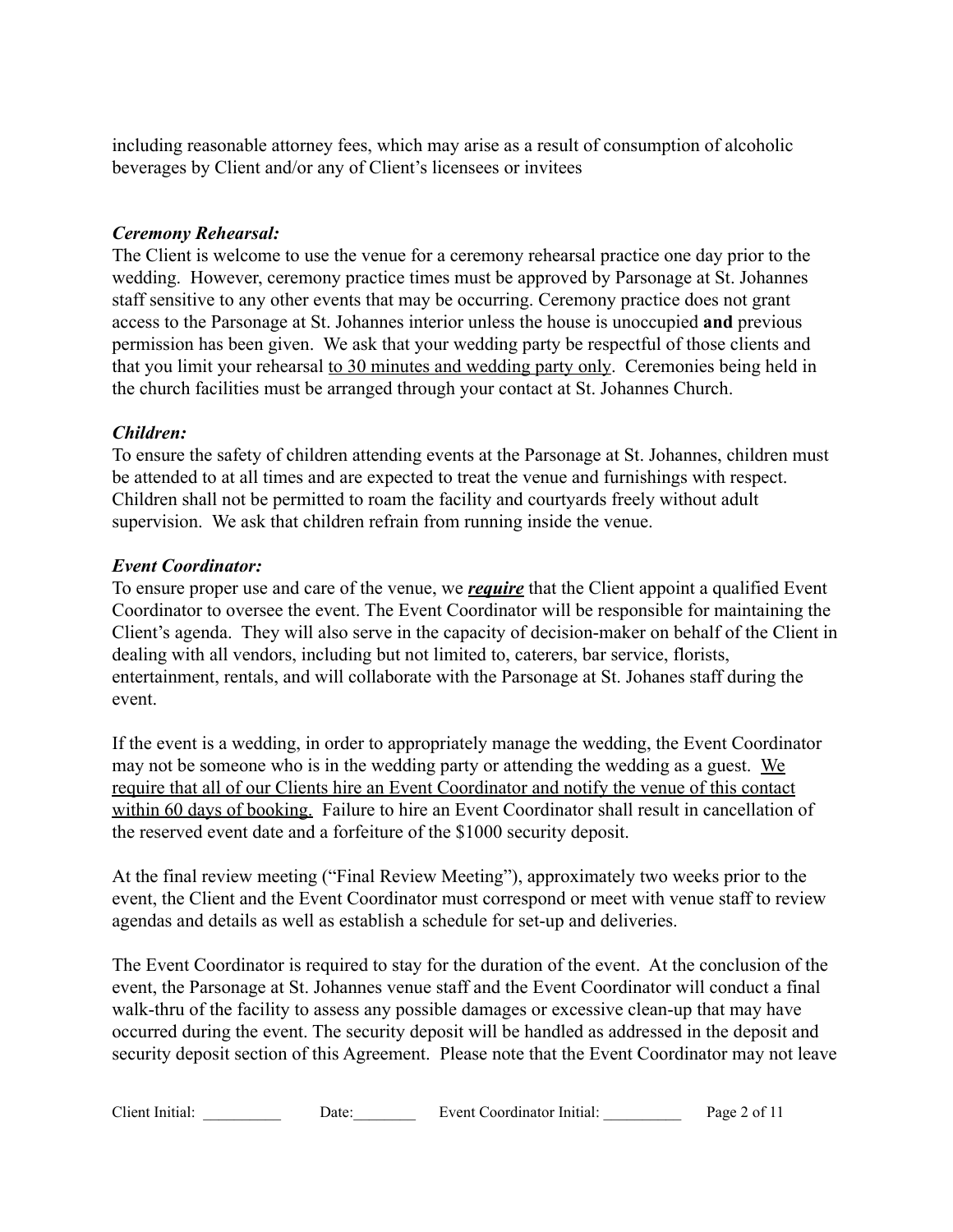until the final walk-thru has been completed or the Client will not receive the returned security deposit.

#### *Furniture:*

The St. Johannes Parsonage is an historic home and most of the furnishings are antiques or period reproductions. We require clients and guests to use the facilities in a respectful manner. Protective glass covers have been placed on furnishings to prevent damage during events. While these provide protection against day-to-day usage, they are not meant to be used as hot food or drink stations. Please consider this when deciding where food will be displayed and served.

#### *Hazardous Weather or Unforeseen Acts of God:*

For the safety of all involved, should hazardous weather or an unforeseen act of god occur, the property owner/operator reserves the right to mandate taking shelter, stop alcoholic beverage dispensation, until hazardous weather is deemed no longer a threat. Only in the event hazardous weather requires evacuation or a curfew is enacted in the geographical area that includes the Parsonage at St. Johannes venue, Parsonage at St. Johannes staff will work with the Event Coordinator to determine a new date for the event at no cost to the Client.

#### *Assumption of Risk and Waiver of Liability Relating to Coronavirus/COVID-19:*

Client acknowledges and voluntarily agrees to assume all risks associated with COVID-19 and accepts sole responsibility for any injury to Client or any of Client's licensees, invitees, or agents, including, but not limited to, personal injury, disability and death, illness, damage, loss, claim, liability, or expense, of any kind, that Client, Client's licensees, invitees, and agents may experience or incur in connection with Client's rental of the Parsonage at St Johannes. Client agrees to release, covenant not to sue, discharge, and hold harmless the St. Johannes Church, the Charleston Area Convention & Visitors Bureau, the State of South Carolina and employees, agents, and representatives of each organization of and from any claims related to COVID-19, including all liabilities, claims, actions, damages, costs or expenses of any kind arising out of or relating thereto. Client further agrees to indemnify and hold harmless the St Johannes Church, the Charleston Area Convention & Visitors Bureau, and the State of South Carolina and employees, agents, and representatives of each organization from any claim that may arise in anyway relating to COVID-19 and in connection with Client's rental of the Parsonage at St. Johannes. Client understands and agrees that this release includes any claim based on the actions, omissions, or negligence of St. Johannes Church, the Charleston Area Convention & Visitors Bureau, and the State of South Carolina and employees, agents, and representatives of each organization, whether a COVID-19 infection occurs before, during, or after Client's rental of the Parsonage at St. Johannes.

Client further understands and agrees that the continued presence of the COVID-19 disease does not constitute an Unforeseen Act of God as referenced herein. If City of Charleston, County of Charleston, State of South Carolina or United States Government enacts governmental action that effectively prohibits use of the Parsonage at St. Johannes during Client's rental date, such as a mandatory stay-at-home order or prohibits groups of 10 or more persons ("Governmental

Client Initial: \_\_\_\_\_\_\_\_\_\_\_ Date: \_\_\_\_\_\_\_\_\_ Event Coordinator Initial: \_\_\_\_\_\_\_\_\_\_ Page 3 of 11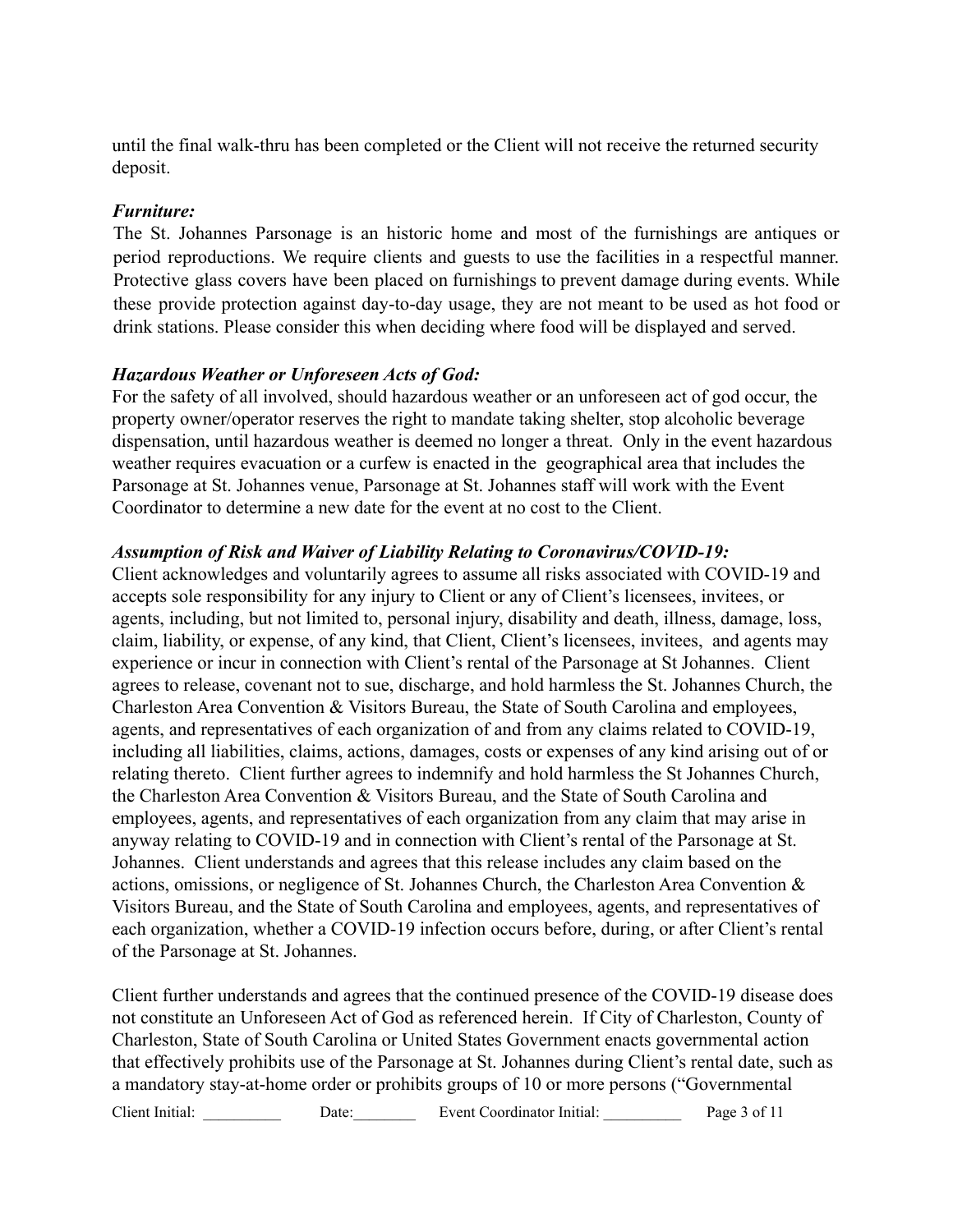Restrictions"), Parsonage at St. Johannes staff will work with the Event Coordinator to determine an alternate date for the event at no cost to the Client. If Governmental Restrictions are enacted and an alternate date is not feasible for Client's event upon the determination of Client or Parsonage at St. Johannes staff, Client shall be entitled to a refund of amounts paid to CACVB in connection with Client's rental of the Parsonage at St. Johannes.

## *Music:*

While we allow small bands in the venue and on the grounds there can be no amplified music or DJs at our events. All music must end at 9:00pm.

## *Parking & Vendor Loading:*

St. Johannes Church owns a small parking lot with eight parking spots at the corner of Hasell and Anson Streets that's primary use is for church functions. The lot *may* be available for Client, guest and vendor parking during events only if coordinated through the Parsonage Manager. In no event should Client, Client's guests or Client's vendors park in the St. Johannes parking lot without prior written authorization from the Parsonage Manager. In the event such parking can be arranged, the Client, Client's guests and Client's vendors will be issued a parking pass that must be displayed in the front window of the vehicle utilizing the parking. Client acknowledges and understands that if Client, Client's guests or Client's vendors park in the St. Johannes parking lot without a visible parking pass properly displayed the vehicle may be towed at the sole expense of Client.

A map of the area available parking lots and garages has been provided to Client. Client acknowledges and understands that the Ansonborough neighborhood allows for one hour temporary parking on the street and client will be respectful to the neighborhood and comply with these regulations and will be solely responsible for any parking ticket citations administered to client or client's guests.

## *Rental Deposit and Security Deposit:*

A 50% rental deposit will be due upon your returning this signed and initialed Rental Agreement. The 50% rental deposit will secure your date and is *non-refundable and non-transferable* for any reason.

The 50% remaining balance of the rental fee is due no later than four (4) weeks prior to the event. The full payment for the venue is *non-refundable* and *non-transferable* for any reason.

An additional \$1000 security deposit shall be paid by Client by separate check and shall be due at the Final Review Meeting or two (2) weeks prior to the event, whichever is earlier. The security deposit will be returned to the **Event Coordinator** following the final walk-thru at the end of the event. The Parsonage at St. Johannes Manager on Duty will determine if there is any excessive clean-up or damage to the property as a result of your event and, if necessary, the security deposit will be applied towards any needed repairs.

Client Initial: Date: Date: Event Coordinator Initial: Page 4 of 11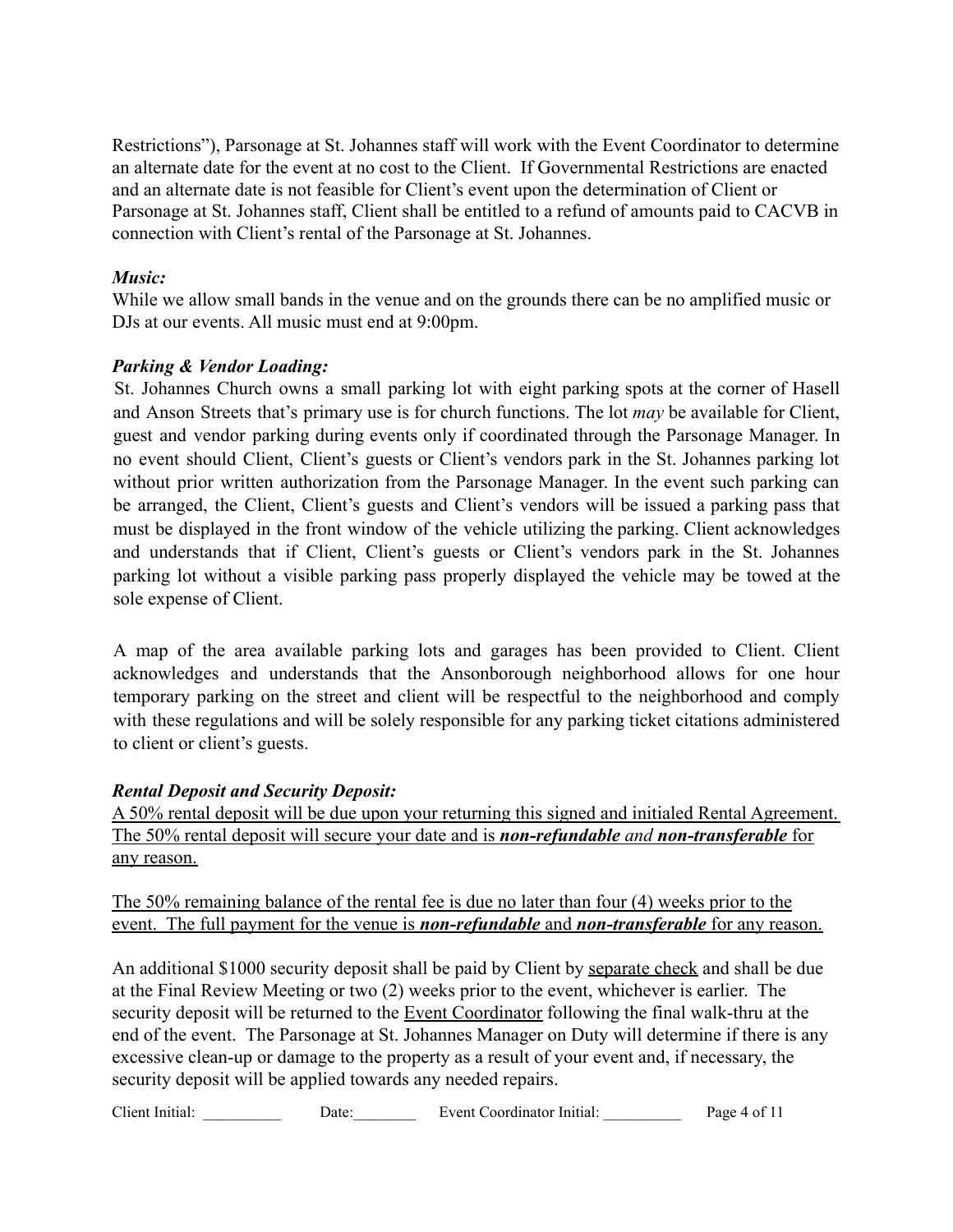#### *Security & Venue Manager:*

A security officer and a Venue Manager will be assigned to your group and is included in the rental fee. The Venue Manager is responsible for unlocking/locking the facility and maintaining the building and grounds during the setup process and throughout the event. They will work closely with the event planner to ensure proper use of the facility and offer guidance when necessary.

#### *Rentals:*

All rentals may be delivered the day of your event and must be removed within two hours of the end of your event.

#### *Vendors:*

It is required that all pre-approved Event Coordinators, caterers and bar services vendors provide the appropriate license and insurance documentation prior to the Final Review Meeting. Unless prior approval is obtained, we ask that our Clients use only local vendors for: Event Coordinator, catering and rentals.

All vendors and service contractors are responsible for the clean-up and removal of their equipment, food, bar supplies and garbage within two (2) hours of the event conclusion.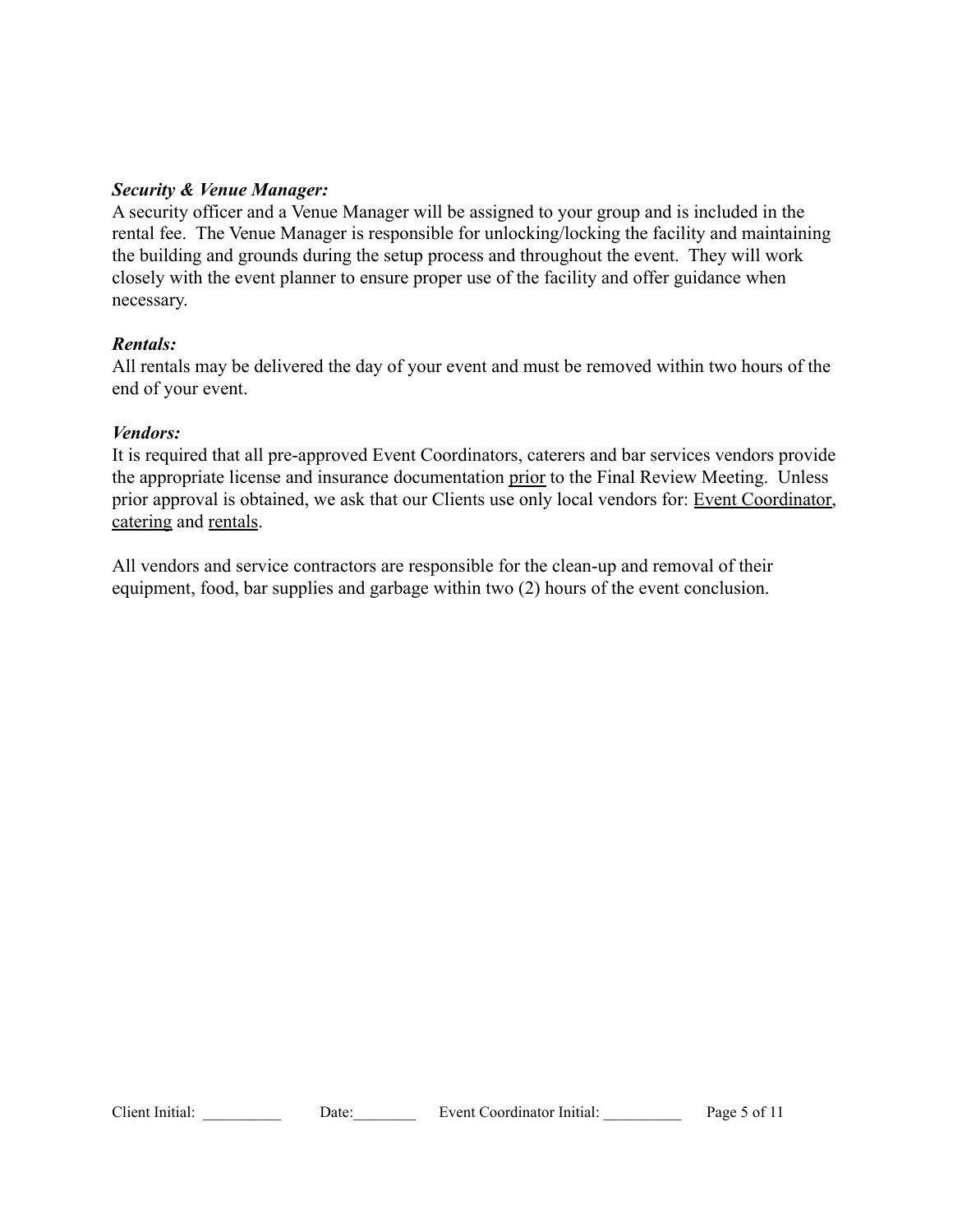# Final Review Meeting

## *No Later than Two (2) Weeks Prior to Event*

**Attendees**: Client, Event Coordinator, Venue Staff

- Event Coordinator to provide <u>agenda, vendor list, timeline</u>, floor plan diagram and Plan  $\underline{B}$  (rain plan) for event.
- Establish a schedule for vendor set-up, deliveries and pick-ups. This includes caterer, bar service, rentals, florist, baker, photographer, entertainment, etc. Determine which vendors, if any, will be parked in the parking lot.
- \$1000. Security Deposit due. This is a separate check from the balance and will be returned to the Event Coordinator immediately following the final walk-thru at the end of the event. The Parsonage at St. Johannes Manager on Duty will determine if there is any excessive clean-up or damage to the property as a result of your event and, if necessary, the security deposit will be applied towards any needed repairs.
- If necessary, a time frame will be confirmed for the ceremony rehearsal, sensitive to any other events that may be occurring. However, ceremony practice times must be approved by the Parsonage at St. Johannes Venue Manager *depending on availability.* If rehearsal is scheduled during a time when the venue is being set up for an event that evening, we ask that your wedding party be respectful of those clients and that you limit your rehearsal to 30 minutes and wedding party only.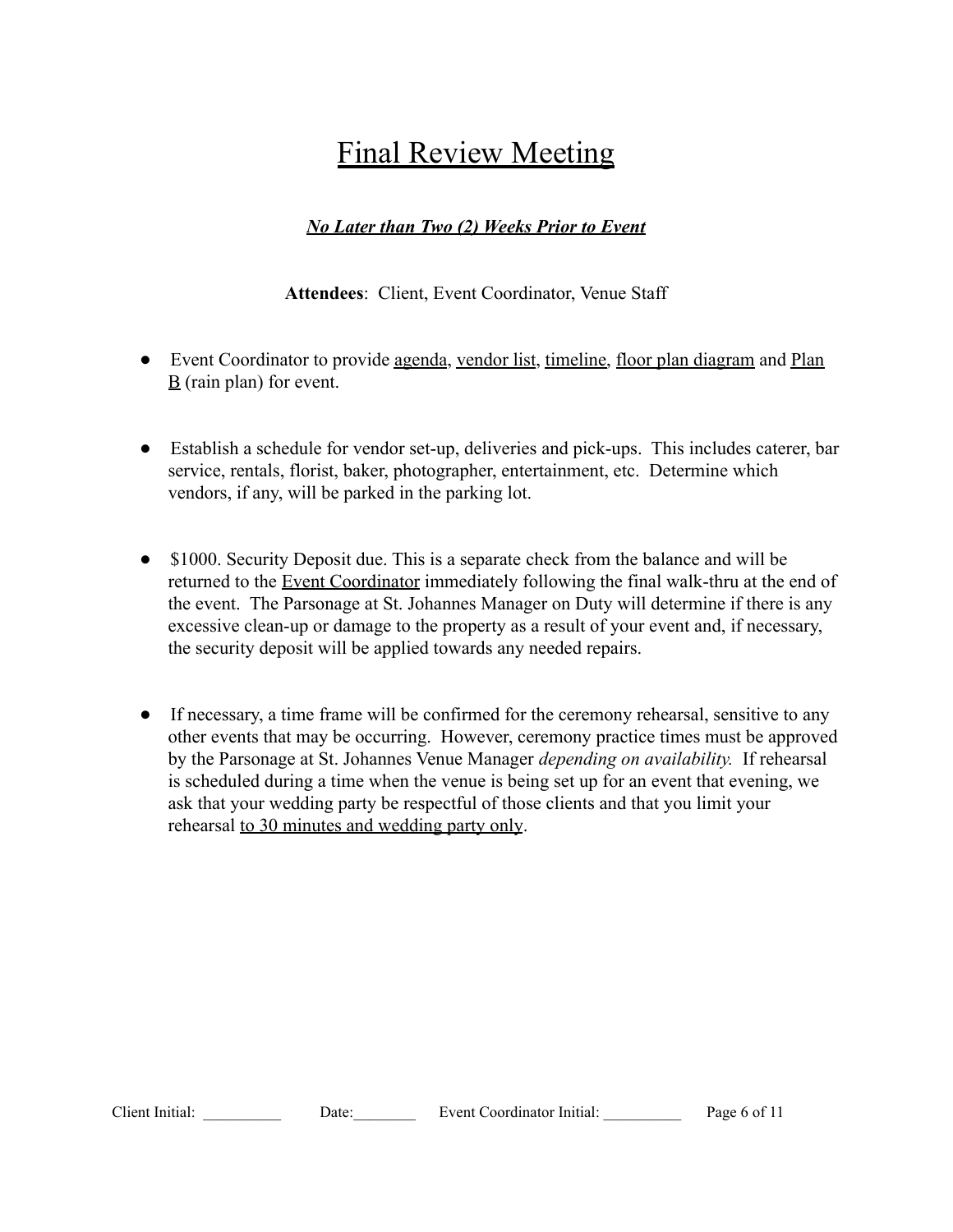# Client / Event Coordinator Information

- Venue capacity is 80 guests.
- Smoking in or anywhere on venue property is strictly prohibited.
- Shower facilities on the second level may not be used. Dress racks are provided in the bridal suites. Please do not hang dresses from the chandeliers under any circumstances (including photo opportunities.)
- Keep in mind that some of the bridal suites are open during your event. It is up to individual clients to safely store personal belongings.
- Please determine ahead of time who will be responsible (either the client or Planner) for cleaning up the bridal suites at the conclusion of the event.
- No candles, sparklers, fireworks, wishing lanterns, or drones may be used on the property.
- *All wedding send off-items must be environmentally friendly and pre-approved by the Parsonage at St. Johannes Venue Manager. Rose petals are strictly prohibited.*
- Please refrain from using loose glitter inside the venue.
- Candles are strictly prohibited.
- Nails and staples are not allowed when placing decorations please use zip ties or floral/fishing wire.
- Event Coordinator is responsible for providing their own ladders, supplies and set up equipment.
- *All trash must be removed from the building and taken with the caterer. Any trash left after the caterer departs is the responsibility of the Event Coordinator.*
- All clean-up, breakdown and rental pick-up must be completed within two (2) hours of the conclusion of the event.
- Any décor/personal/rental items left at the venue must be taken by the Event Coordinator at the end of the evening – no items may be left at the venue overnight.
- The Event Coordinator is required to coordinate set up, full day-of vendor management, timeline and break-down of the event. The Event Coordinator must stay until the conclusion of the event to survey the venue and grounds for damages and proper clean-up/break-down before leaving the property. Please note, if the Event Coordinator fails to check-out with the Parsonage at St. Johannes staff, the Client will not receive the returned security deposit.

 $\mathcal{L}_\text{max}$  , and the contribution of the contribution of the contribution of the contribution of the contribution of the contribution of the contribution of the contribution of the contribution of the contribution of t

 $\mathcal{L}_\text{max}$  , and the contribution of the contribution of the contribution of the contribution of the contribution of the contribution of the contribution of the contribution of the contribution of the contribution of t

Event Coordinator Signature Date

Client Name Date of Event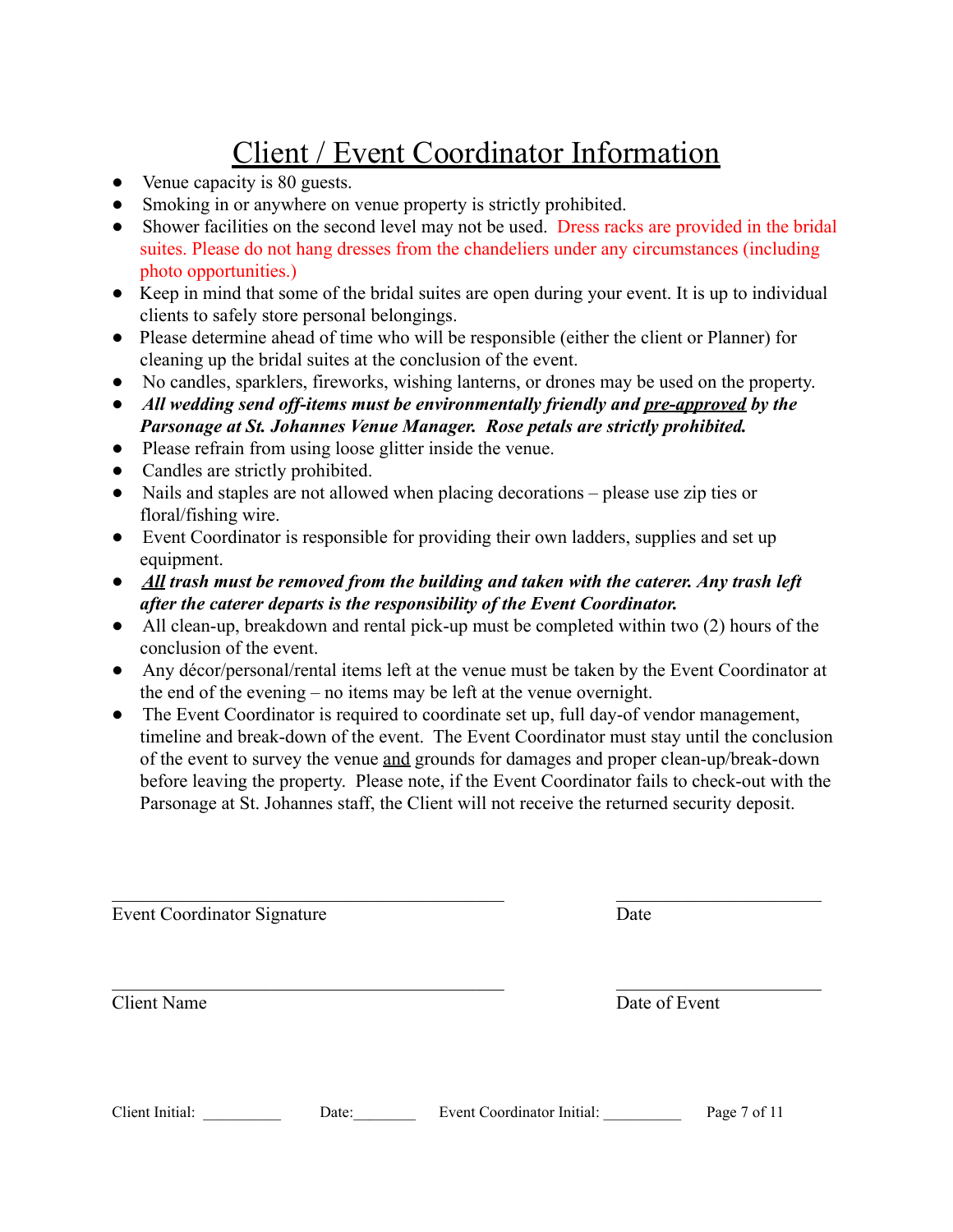# Client / Caterer / Bar Information

- All caterers and bar service must provide a business license and insurance information to the Parsonage at St. Johannes, and be pre-approved in order to work at the venue.
- It is up to the caterer and the Wedding Planner to determine power needs ahead of time and make arrangements for a generator if necessary.
- Caterers & bar service must provide protective mats to place under all active food stations and bars located inside the venue or on the first floor piazza.
- **Caterers must provide** *their own cans and trash bags* to be used during the event. *All trash must be removed from the building and taken with the caterer.*
- All rentals, plates and glassware are to be properly broken down and stored outside the load in area for same night pick-up.
- Please remove any food and drink from the refrigerator, microwave and ovens and clean-up any spills (including inside appliances.)
- The caterer is responsible for wiping counters, sweeping and mopping the floor and any clean up related to the event. Caterers must bring their own cleaning supplies.
- The catering and bar service representative is required to survey the venue and grounds for proper clean-up before leaving the property. Please note, if catering representative fails to check-out with Parsonage at St. Johannes staff, the Client will not receive the returned security deposit.

 $\_$  , and the contribution of  $\overline{\mathcal{L}}$  , and  $\overline{\mathcal{L}}$  , and  $\overline{\mathcal{L}}$  , and  $\overline{\mathcal{L}}$  , and  $\overline{\mathcal{L}}$  , and  $\overline{\mathcal{L}}$ Catering Company Date

 $\mathcal{L}_\text{max}$  , and the contribution of the contribution of the contribution of the contribution of the contribution of the contribution of the contribution of the contribution of the contribution of the contribution of t

Client Name Date of Event

| Client Initial: | ⊅ate: | Event Coordinator Initial: | Page 8 of 11 |
|-----------------|-------|----------------------------|--------------|
|-----------------|-------|----------------------------|--------------|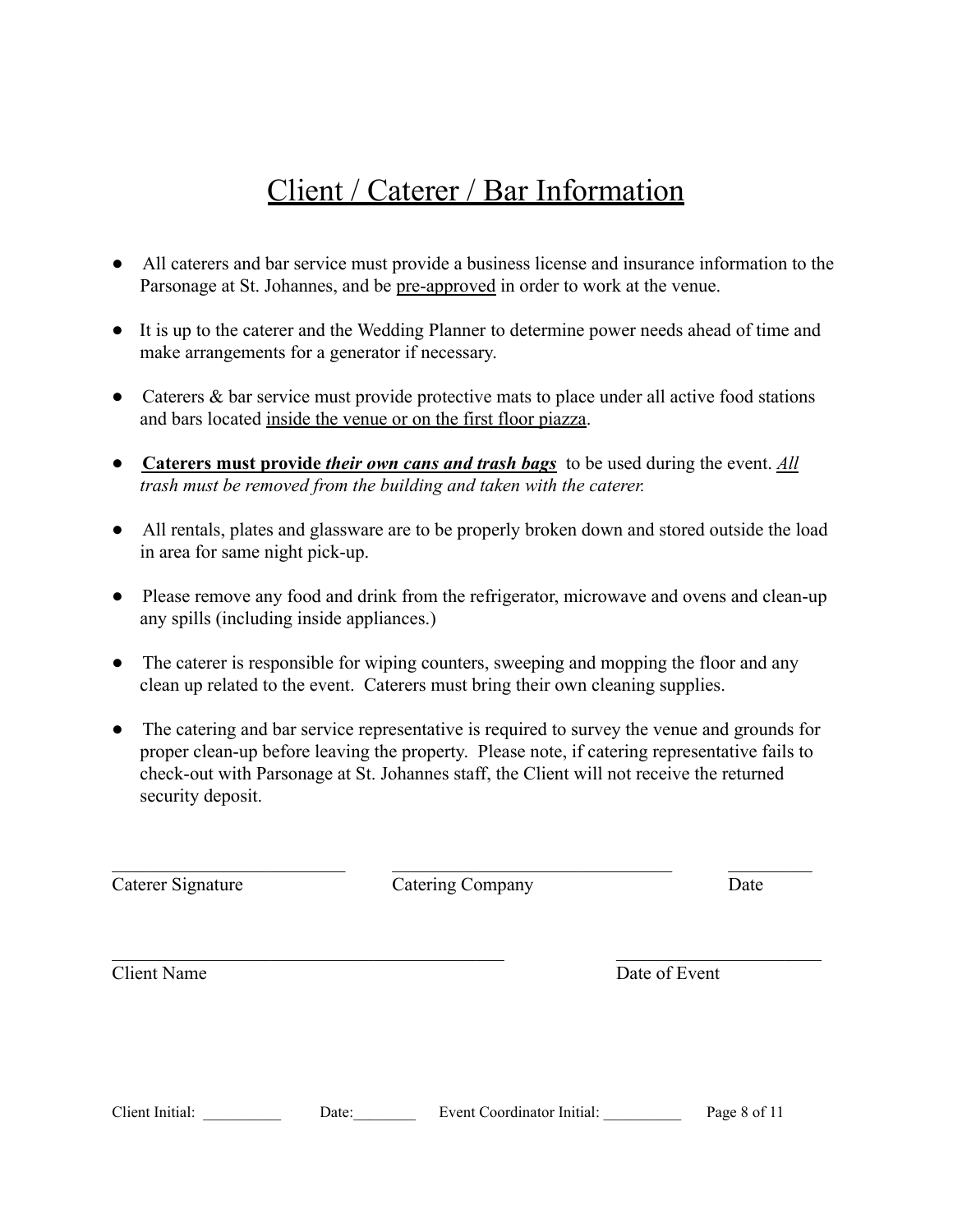

# Rental Agreement

No part of this Rental Agreement ("Agreement") or Terms and Conditions may be altered without written agreement by both Client and Charleston Area Convention & Visitors Bureau on behalf of the Parsonage at St. Johannes, nor may it be transferred or sublet by the Client. Full payment must be received no later than four (4) weeks prior to the scheduled event. Failure to submit full payment will result in cancellation. If available, Client's event date will be reserved upon receipt of this fully executed Agreement and Terms and Conditions and receipt of the non-refundable 50% deposit.

Client's Name: \_\_\_\_\_\_\_\_\_\_\_\_\_\_\_\_\_\_\_\_\_\_\_\_\_\_\_\_\_\_\_\_\_\_\_\_\_\_\_\_\_\_\_\_\_\_\_\_\_\_\_\_\_\_\_\_\_\_\_\_\_\_\_\_ Address: \_\_\_\_\_\_\_\_\_\_\_\_\_\_\_\_\_\_\_\_\_\_\_\_\_\_\_\_\_\_\_\_\_\_\_\_\_\_\_\_\_\_\_\_\_\_\_\_\_\_\_\_\_\_\_\_\_\_\_\_\_\_\_\_\_\_\_\_\_  $City, State & Zip: \nightharpoonup$ Home/Work phone: \_\_\_\_\_\_\_\_\_\_\_\_\_\_\_\_\_\_\_\_\_\_ Cell phone: \_\_\_\_\_\_\_\_\_\_\_\_\_\_\_\_\_\_\_\_\_\_\_\_\_ E-mail: \_\_\_\_\_\_\_\_\_\_\_\_\_\_\_\_\_\_\_\_\_\_\_\_\_\_\_\_\_\_\_\_\_\_\_\_\_\_\_\_\_\_\_\_\_\_\_\_\_\_\_\_\_\_\_\_\_\_\_\_\_\_\_\_\_\_\_\_\_\_\_ Rental day & date: \_\_\_\_\_\_\_\_\_\_\_\_\_\_\_\_\_\_\_\_\_\_\_\_\_\_\_\_\_\_\_\_\_\_\_\_\_\_\_\_\_\_\_\_\_\_\_\_\_\_\_\_\_\_\_\_\_\_\_\_\_\_ Type of event: Event start time: \_\_\_\_\_\_\_\_\_\_end time: \_\_\_\_\_\_\_\_\_\_\_ Number of guests: \_\_\_\_\_\_\_\_\_\_\_\_\_\_ Event Coordinator: Phone: Email: **PAYMENT INFORMATION** Rental Fee: S 50% Deposit of Total Fee:  $\qquad$  \$ (Due with signed contract) Security Deposit:  $\qquad \qquad \S \qquad \qquad 1000 \qquad \qquad$  (Separate check due 2 weeks prior to event) Client Initial: Date: Date: Event Coordinator Initial: Page 9 of 11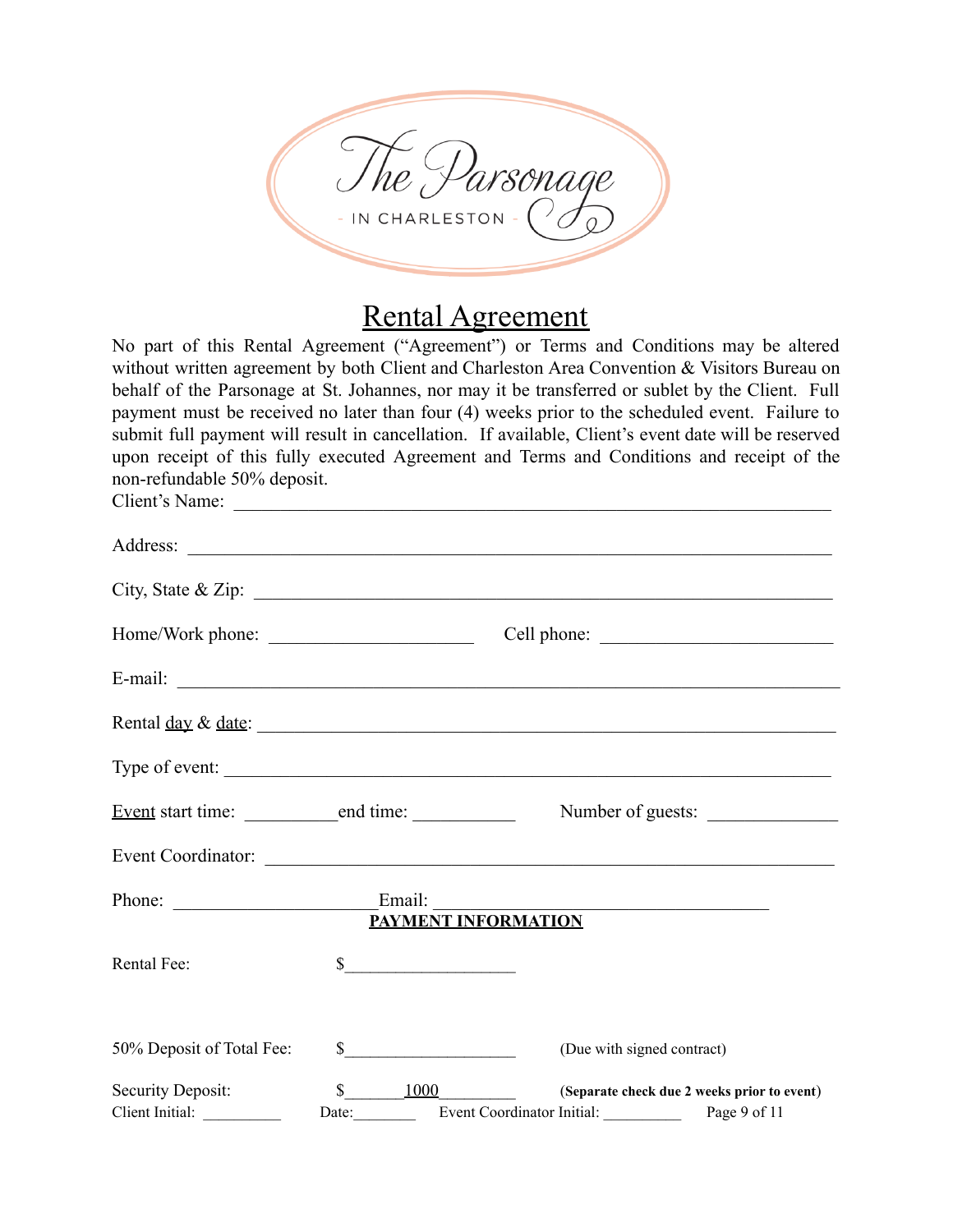IN CHARLESTON

The individual, agent or entity signing this Agreement, and on behalf of all Event guests, Client's Event Coordinator, and any of Client's agents for services connected with Client's rental of the Parsonage at St. Johannes, shall indemnify, defend and hold harmless, individually and jointly and severally, the State of South Carolina, St. Johannes Church and the Charleston Area Convention & Visitors Bureau, including all employees, officers, directors, attorneys, agents, affiliates, and assigns, for any loss, damage or injury to person or property arising out of the use, occupancy or possession of the Parsonage at St. Johannes or any matter addressed in the Rental Agreement and Terms and Condition herein.

| д,                                                                                        |        |  | hereby acknowledge that I have read and |  |  |  |
|-------------------------------------------------------------------------------------------|--------|--|-----------------------------------------|--|--|--|
| understand this Agreement and foregoing Terms and Conditions and I agree to the terms and |        |  |                                         |  |  |  |
| conditions this                                                                           | day of |  |                                         |  |  |  |

*General Provisions:* This Agreement and Terms and Conditions, including any documents incorporated herein by reference, embodies the entire agreement of the parties and supersedes all prior negotiations, agreements and understandings relating to the subject matter hereof. The terms, conditions, obligations, and interpretations of this Agreement shall be governed by the law of the State of South Carolina. Each provision of this Agreement shall be interpreted in a manner as to be effective and valid under applicable law. If, however, any provision of this Agreement, or portion thereof, is prohibited by law or found invalid under any law, only such provision or portion thereof shall be ineffective, without in any manner invalidating or affecting the remaining provisions of this Agreement or valid portions of such provision. This Agreement may be executed in multiple parts, with the combination of such copies or parts having the same force and effect as if all parties executed the same copy. Additionally, this Agreement may be executed via facsimile or pdf, with such signatures having the same force and effect as if they were original signatures. Original signatures are not necessary for the full execution of this Agreement.

| Client Signature:                         |  |
|-------------------------------------------|--|
|                                           |  |
|                                           |  |
| Parsonage at St. Johannes Representative: |  |

Client Initial: Date: Date: Event Coordinator Initial: Page 10 of 11